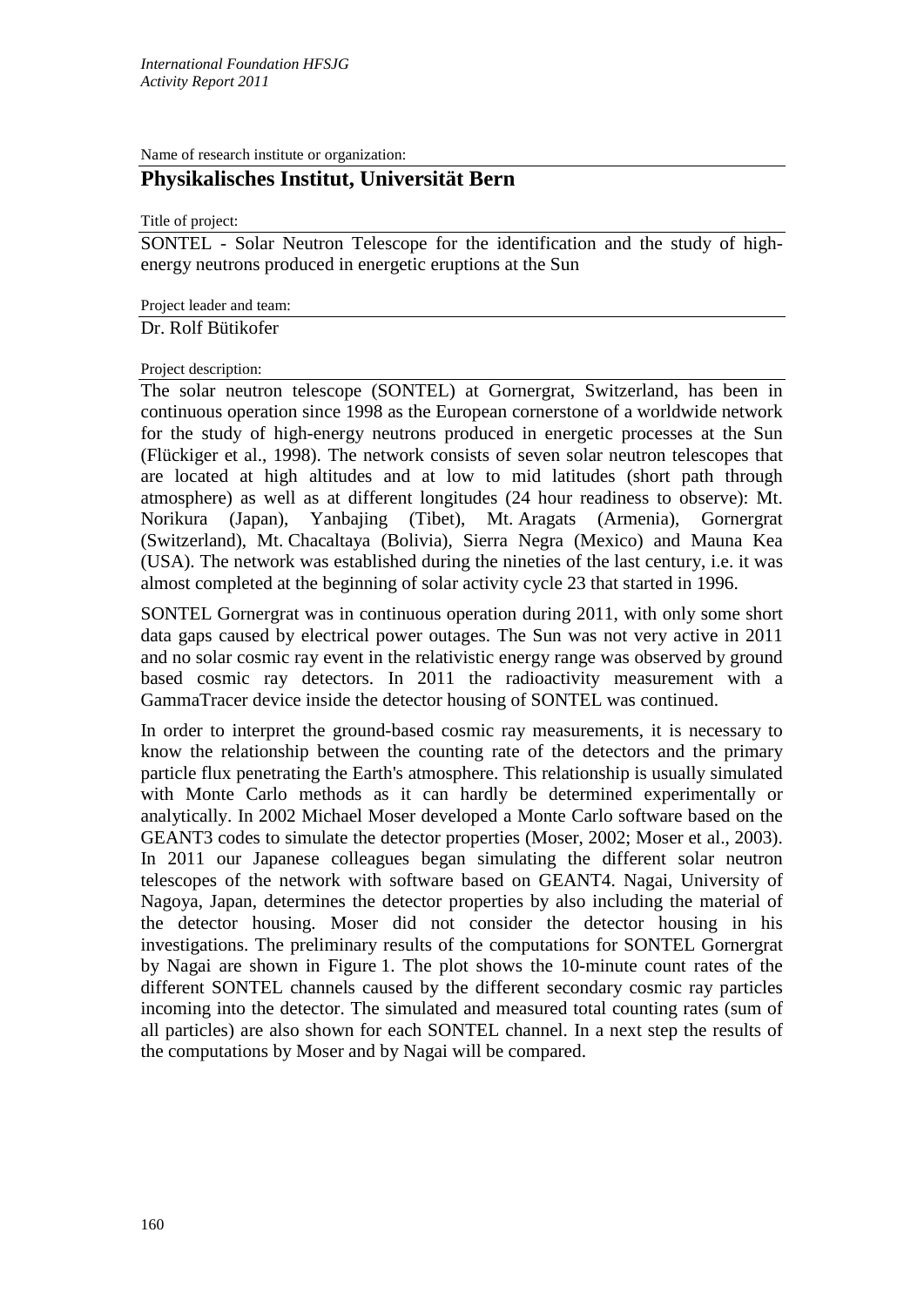

*Figure 1. Simulated counting rates of different SONTEL channels caused by μ<sup>-</sup> (red), μ<sup>+</sup> (green), e- (blue), neutrons (yellow), γ (magenta), protons (light blue), e+ (light green), simulated total counting rate of channel (gray), measured total counting rate of channel (black). Channels are as follow: 1: >32.2 MeV with anti, 2: >32.2 MeV without anti, 3: >64.4 MeV with anti, 4: >64.4 MeV without anti, 5: >96.6 MeV with anti, 6: >96.6 MeV without anti, 7: >128.8 MeV with anti, 8: >128.8 MeV without anti, 9: total counting rate of proportional counters (anti). Graph by Yuya Nagai, University of Nagoya, Japan, private communication.*

## References

Flückiger, E. O., R. Bütikofer, Y. Muraki, Y. Matsubara, T. Koi, H. Tsuchiya, T. Hoshida, T. Sako and T. Sakai, A new solar neutron telescope at Gornergrat, Proc. 16th European Cosmic Ray Symposium, rayos cósmicos 98, 219, Universidad de Alcalá, Spain, 1998.

Moser M.R., Solar Neutron Telescope Gornergrat Monte Carlo Simulation of Detector Properties, Diploma Thesis, 2002.

Moser M.R., E.O. Flückiger, R. Bütikofer, L. Desorgher, Y. Muraki, Y. Matsubara, T. Sako, H. Tsuchiya, T. Sakai, GEANT applications for the interpretation of groundbased solar neutron observations, Prc. 28<sup>Th</sup> International Cosmic Ray Conference, 3215-3218, 2003.